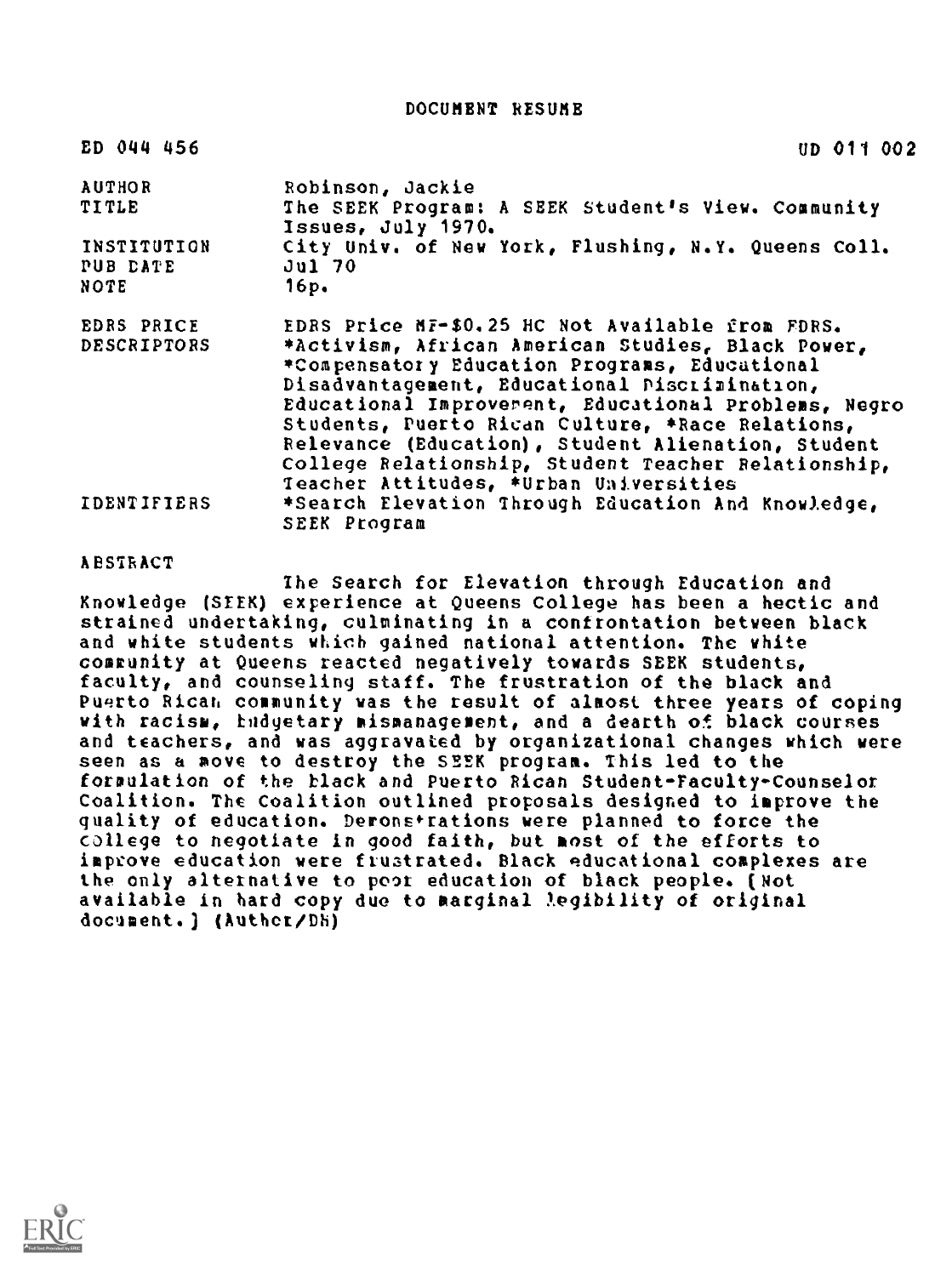%ID  $\Gamma$  $\mathcal{A}$ 

 $\epsilon$ 

This monograph is another in a series of occasional papers on urban issues to be prepared and published by tke institute for Community Studies. The views reflected in ibis monograph do not represent any policy of Queens College,

## INSTITUTE FOR COMMUNITY STUDIES

U I ouikittuito M MtAttM. love ANA I WitfAlit ittVt01011 fed 0OCLIVEN1 \*AS Ott\*\*00toCIO flACtvo AS \*SCINIO iAOM THE \*MOM OR 00PGAWA1A:41 ORIONATIMG o\* \*Woos co rim 011 00,moOMS STATED 00 MOT \*MS WARM\* WOO Estill 00t4clAs OrooCE Of CAt,Oft \*MAX).\* 0\* OOLOC\*

Marilyn Gitteli Maurice R. Berube Director **Director** Arb Arb & Arb & Pablications Director

Ì

 $\lambda^{\mathcal{U}}$ 

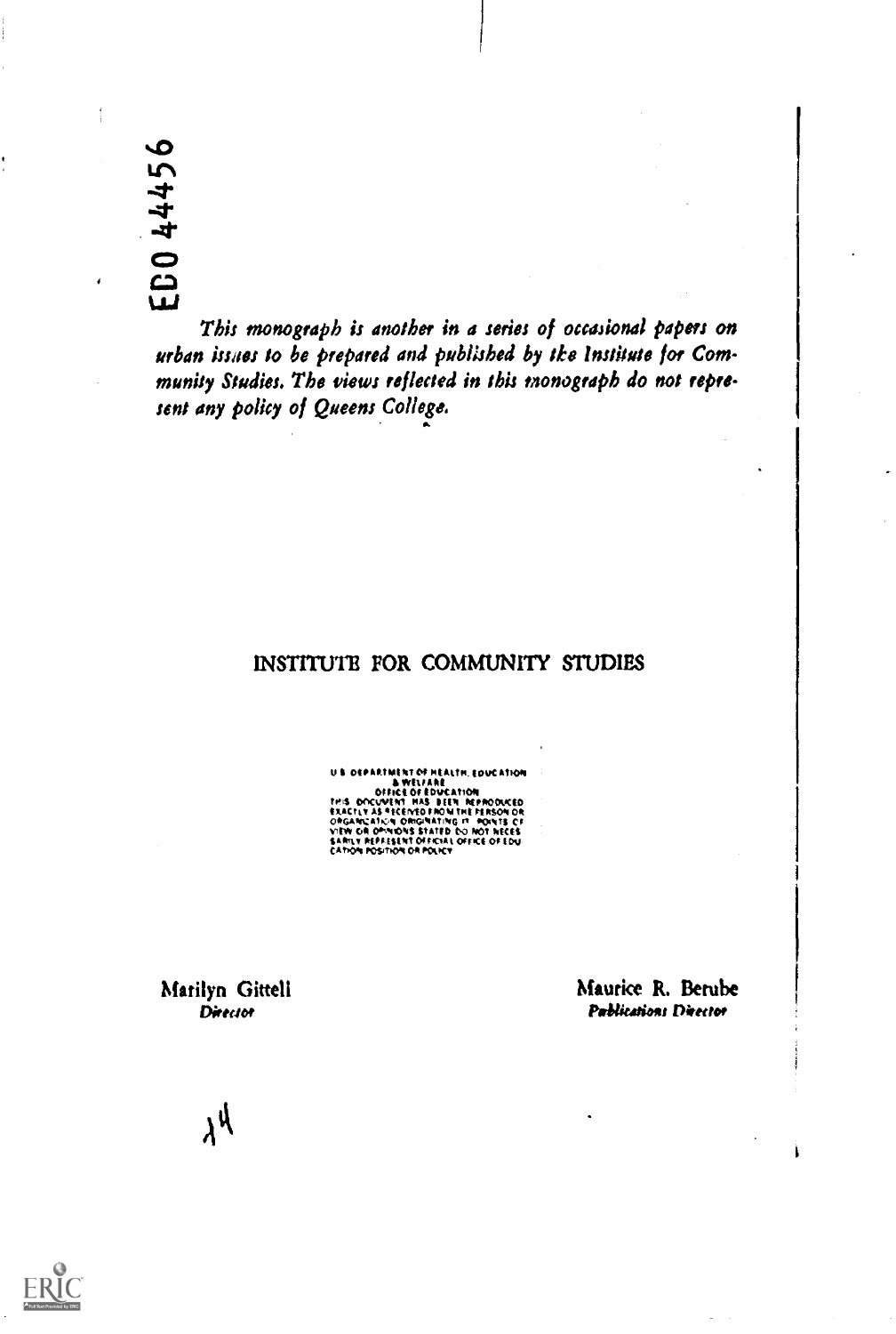## ABOUT THE INSTITUTE...

The Institute for Community Studies, Queens College, serves as a link between the urban university and the urban community. 'De Institute brings to bear the intellectual resources of the university to the problems of urban society, while bringing the urban community in touch with the world of the university.

As such, the Institute offers the when community research and technical expertise. Within the university, the Institute offers educational programs in urban studies: Credit courses in urban affairs are sponsored by the Ins university conferences on urban topics, and training programs for citizens.

The institute publishes a monthly publication, COMMUNITY, reviewing current developments in urban studies, and occasional monographs, COMMUNITY ISSUES, analyzing topical urban issues.

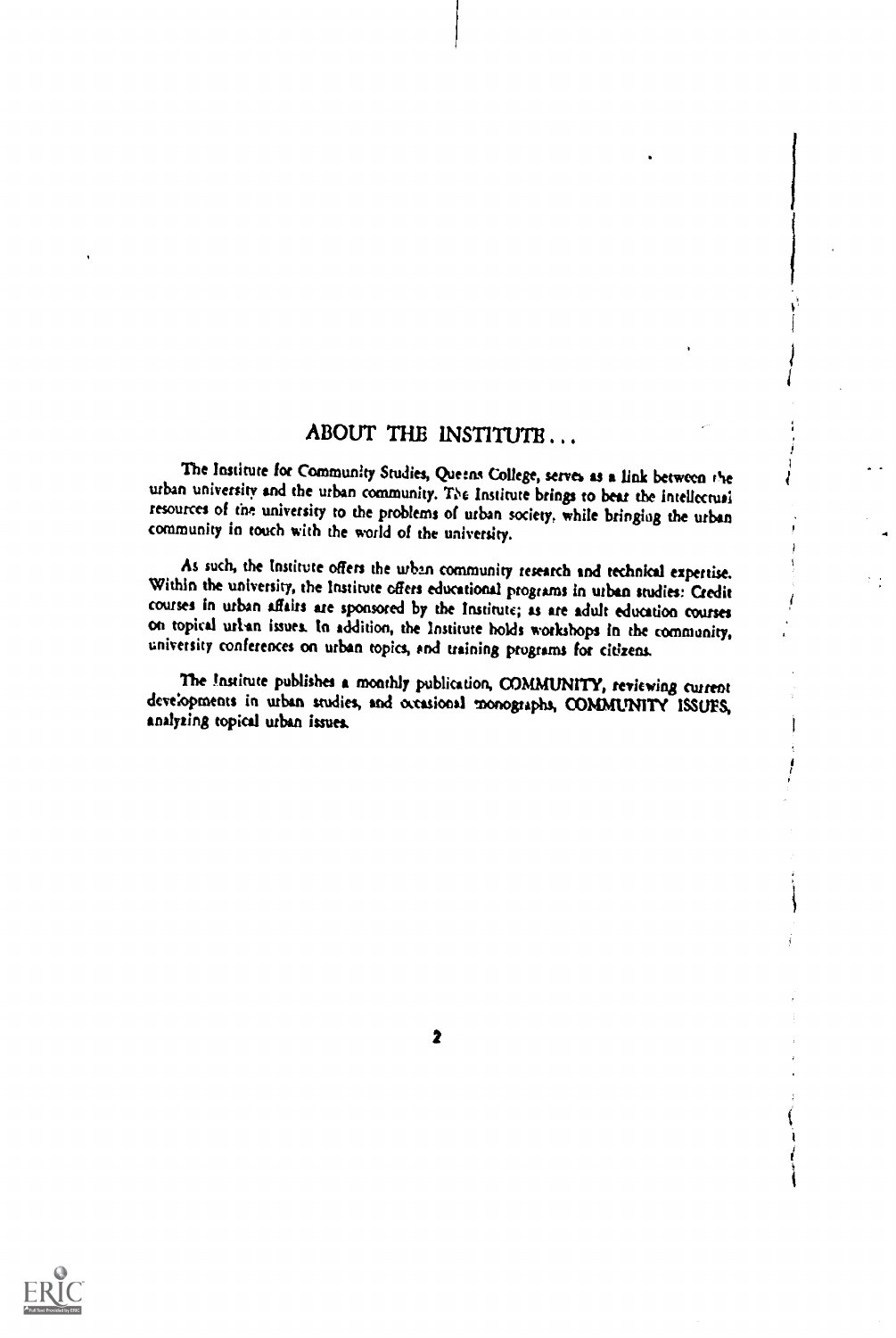## The SEEK Program: A SEEK Student's View by Jackie Robinson

Jackie Robinson was a member of the SEEK program at Queens College, C.U.N.Y. gradnating in the summer of 1970. He received summer scholarships to the University of Madrid and Liberia and Gbana and worked as a Research Assistant at the Institute.

The City University has historically always been a haven for middle-class white students. I can vividly remember being told that City University rated jur: below the Ivy League schools. Queens College, City College and Brooklyn College were New York's answer to Harvard, Yale and Brown. Thus, to maintain high standards, the entrance into the City University senior colleges were usually difficult, particularly for "minority students". Despite the fact that a larg. Black community is about 20 minutes away from Queens College, there still existed a bare minimum of black faces on the campus (some 800 out of 27,000).

New York State attempted to ameliorate this wretched condition by the creation of the SEEK program (Search for Elevation, Education and Knowledge). The program officially began in 1966 with approximately \$i million from de State Legislature. Its aim was to assist minority students from poverty areas of New York City to gain ad. mission to the City University.

Realizing that many of the students coming from black and Puerto Rican contmunities were "edocationally crippled" primarily because of the poor quality of the education and teachers found in the Black and Puerto Rican communities, the conceivers of the program envisioned SZEK as a renews to cure the educational deficiencies of blacks and Puerto Ricans end to produce students capable of handling "college level" work, and thus eventually obtaining a college degree.

The SEEK program was initiated as separate entities in three senior colleges: City, Brooklyn and Queens. The centralisation of SEEK began in 1967; and by 1968 the program had spread to seven senior colleges and several community colleges within the City University. The program had grown horn a few hundred students to more than  $4,000$  by 1969. The unique features of SEEK include tutorial aid for students who show deficiences in Math, English, Science, or any other course the student may have wolf difficul.'es with. Stipend checks provide the students with much needed financial aid,<br>
end the classes are kept small to facilitate the learning process.<br>
Students for the program are recruited from birck and Puerto end the classes ate kept small to facilitate the learning meets.

Students for the program are recruited from bisck and Puerto Rican communities and schools from high school age until they are in their 30's. They are admitted with

 $\overline{\mathbf{3}}$ 



 $\sim$ 1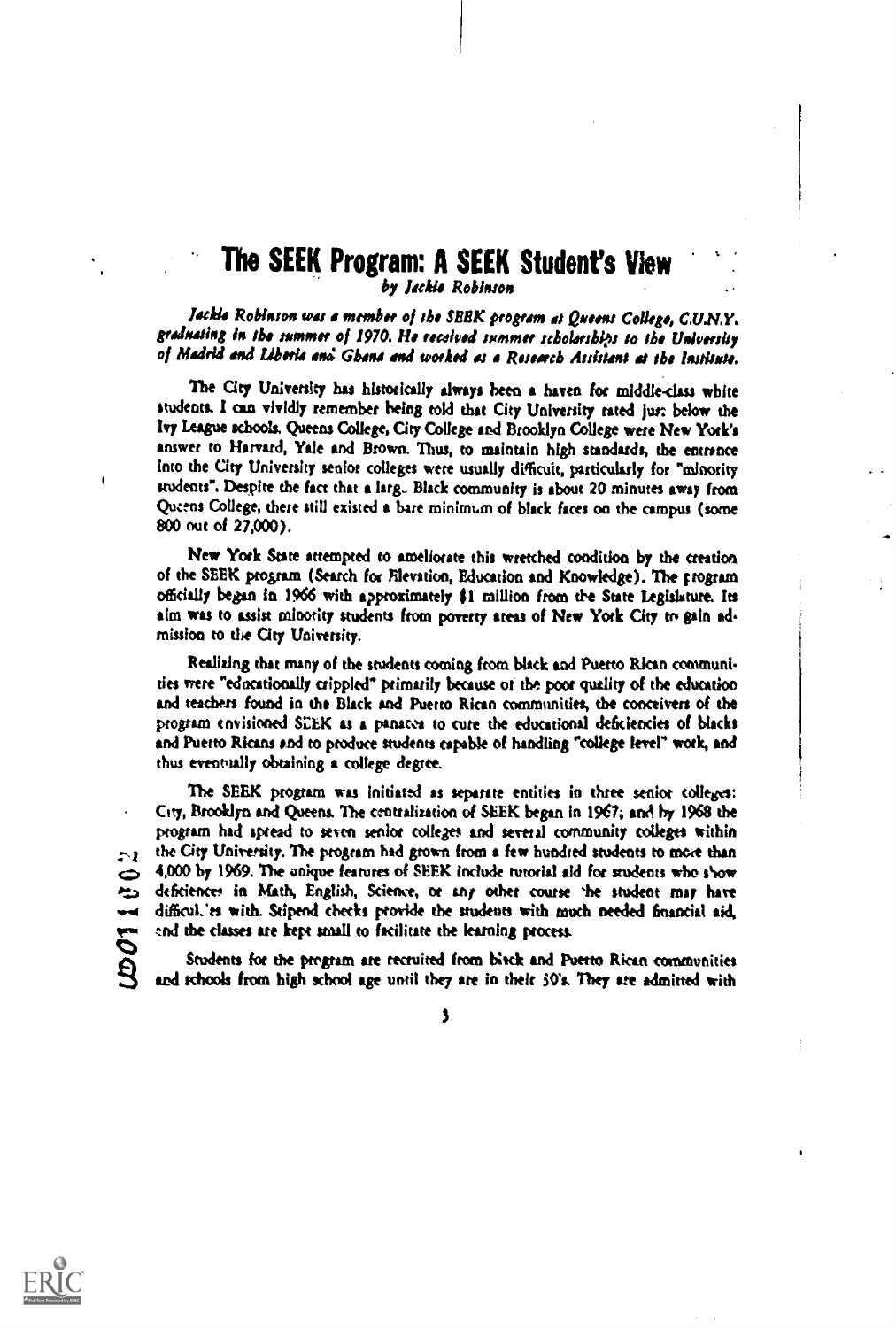any type of diploma-general, academic, vocational or equivalency certificates. Usually, those accepted Into the program, on the basis of their high school performance, would not have ordinarily been admitted to college. Books, student fees, and educational supplies are peld foe by the program.

The ethnic composition is mainly black and Puerto Rican (70% Black and 20% Puerto Rican and 10% other -- white and Chinese). In addition,

"by June 1969, the City College program had admitted 109 SEEK students to regular status as candidates for the baccalaureate degree. Semester by semester, the number of SEEK students achieving regular status has increased. At this rate, the program, should produce a graduation rate of 35-40% of its entering classes. This percentage must be compared with the general graduation rate throughout the nation of 50% of those who enter college. In short, the SEEK students, none of whom was really eligible for college, base a sursival rate which will be 80% of that of all college students throughout the country."<sup>1</sup>

However, what was officially placed on paper to be the goals and the achievements of the incongruous program and the rhetoric being espoused by the University administrators about helping blacks and Puerto Ricans obtain a college education and what was actually happening in SEEK, particularly at Queens College, were two phenomena.

The SEEK experience at Queens College has been a hectic and strained undertaking, from the first time black and Puerto Rican students entered Queens culminating with a physical confrontation Leween black and white students which gained national attenton. The white community at Queens reacted negatively towards SEEK students, faculty and counseling staff.

In the Spring of 1967, the official Campus publication, Phoenix, reported that SEEK students held an orgy in one of the student houses off-campus. The "orgy", reported by a white woman who lived across the street from the student house, was nothing more than a student party held early in the evening.

Nevertheless, the white faculty and student body did not hesitate to object to the small influx of black and Puerto Rican students who they automatically labeled as "in. feria". Some students, who displayed extraordinary academic ability, were given low grades by racist Queens College faculty members because black students in the opinion of the faculty were nor supposed to achieve high atedetnk standards at the College.

Queens College, in general, never made the blacks and Puerto Ricans feel welcome

Itha information was taken from a primed unpublished decument of the Board of Higher Education. City of



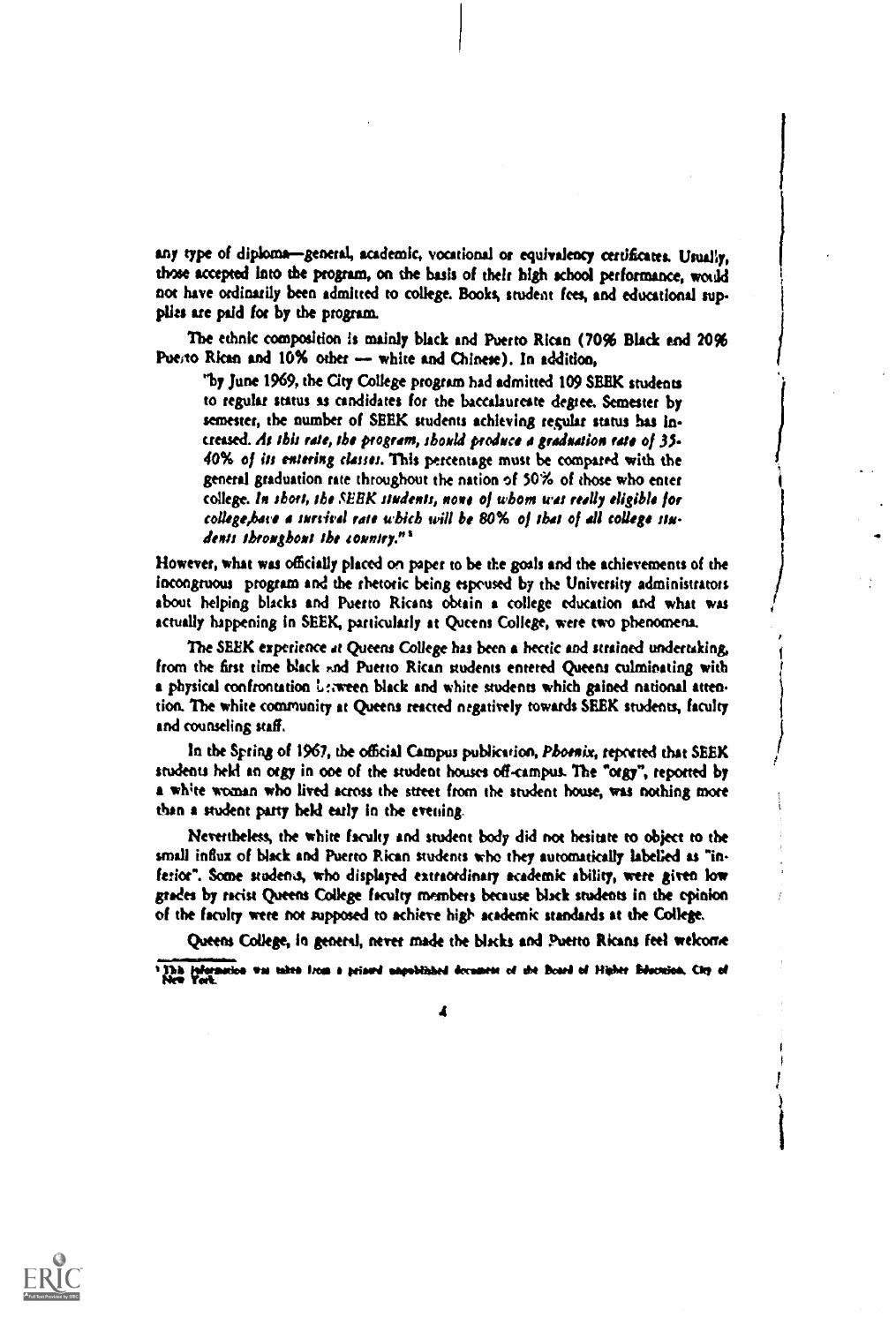at the College, it was as though their private domain had been invaded. Some students became disillusioned with this blatant racism that was evident at 'be College, and as a result, they decided to leave the College.

In the SEEK program itself there was a strong desire for more black and Puerto Rican instructors. Many of the white instructors were viewed as paternalistic, and many enlisted into the program with missionary attitudes towards the students. When the students complained of the small number of black and Puerto Rican instructors, they were told by the director that it was difficult to recruit black instructors. (When a black student organization, "Black Concern", approached the College, through the Dean of Faculty's office, about hiring more black instructors the College reflected similar send ments.)

Because of these and other reasons, the drop-out rates at Queens College were among the highest in the City University:

"The withdrawal rate of students in the Queens SEEK program was  $34.1\%$  for the students entering  $9/66$ ;  $35.%$  for the class entering;  $2/67$ ; 35.5% for the class entering 9/67. "' (Figures compiled during Spring, 1968).

Thus, the frustration of the black and Puerto Rican community at Queens College was the result of almost three years of coping with racism, both conscious and unconcious, from Queens College administration, faculty, and students. The SEEK program was inconvenienced because of budgetary mismanagement and a total dearth of courses and teachers that dealt with the black experience. Consequently, the situation at Queens was only aggravated by a decision by the City University resolving that SEEK at the various college become a department, thus incorporating the SEEK program directly into the College structure.

The black and Puerto Rican community at Queens regarded this step as a direct affront because of the history and nature of Queens College in the past. They viewed this as a move that would totally destroy the SEEK program, because it placed greater control and decision making power in the hands of the very people who were so strongly against everything that SEEK represented to black and Puerto Rican students.

This move made by the City University to make SEEK a department in the College prompted the solidifying of forces between the existing black and Puerto Rican organitations to deal with the problems that had reached crisis proportions. It was decided that each black and Puerto kiesa student organization send its president re chairman

<sup>1</sup> Proposal To Save and Surengthen rhe SEEK.



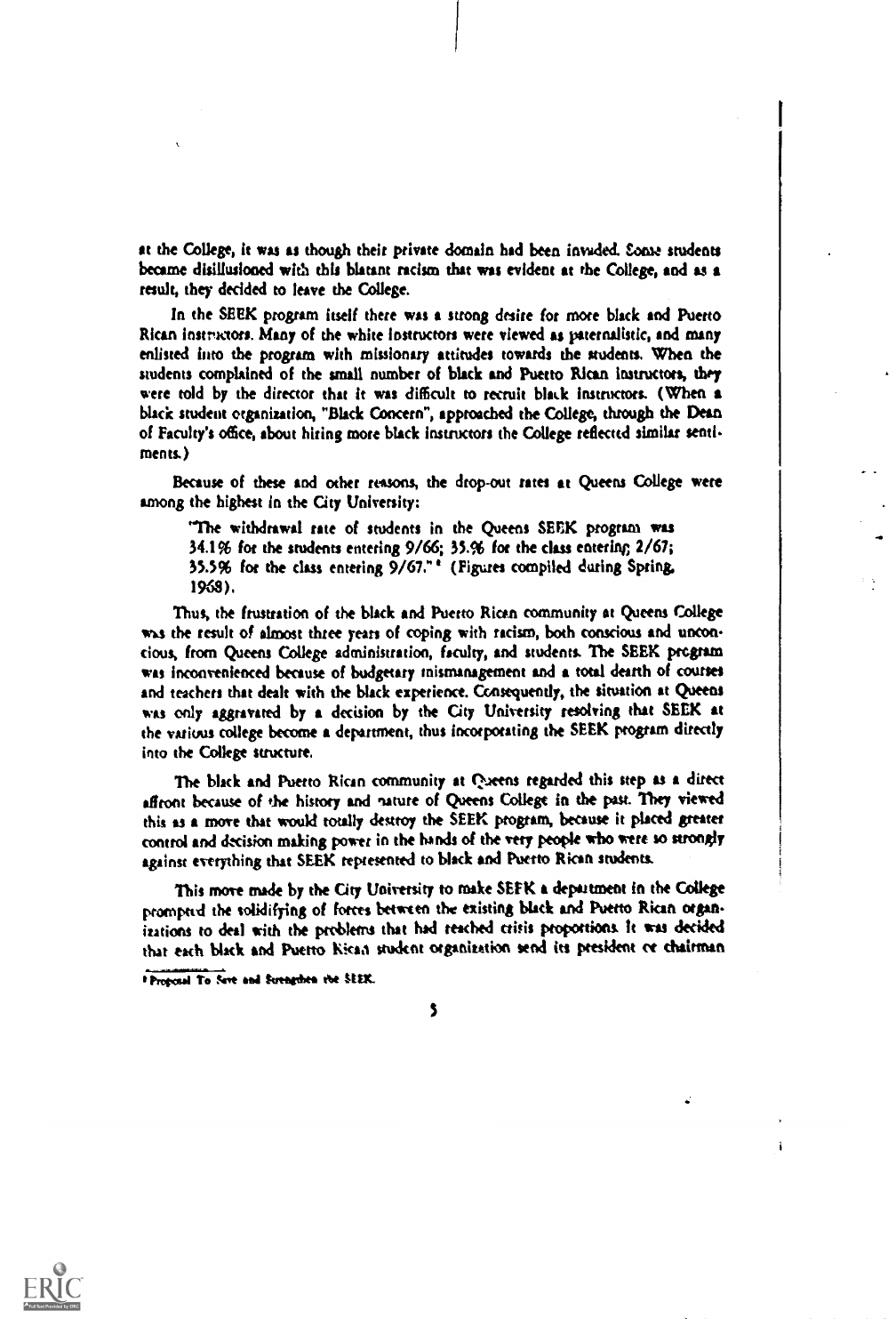along with its black faculty and counselor representatives. Thus the black and Puerto Rican Student.Paculty-Counselor Coalition was formed. With a cross-section of the stu dent leaders, faculty and counselors there would be a large student representation, and teacher and counselor involvement was assured.

The primary goal of the Coalition was to create a viable and strong program that addressed itself to the educational needs of the Black and Puerto Rican people. One point that cannot be contested Is that the SEEK program at Queens College was not serving the educational needs of the students it was created to serve. Therefore, the Co. alition outlined proposals that were designed to improve the quality of education that was definitely lacking in the program. Among the most Important were:

- (1) Enrollment must be re-opened to all students with a high school diploma or its equivalency. That is, not only recent high school graduates but Brothers and Sisters right off the street.
- (2) All SEEK students must be allowed to take a full course load (of SEEK courses) with at least 12 credit hours per semester.
- (3) There must be more Black and Puerto Rican teachers in the program because they are better able to relate to students and their needs as they provide a positive visible model.
- (4) Emphasis must be placed upon giving students courses that are relevant to the Black and Puerto Rican experience as opposed to the white experience alooe.
- (5) There must be more student-faculty participation rs bona fide members on all levels and phases of the SEEK program will be open and above board!

All of the above were dependent upon two important prerequisites: (1) the removal of the director of the SEEK program who was white and replacing him with a Black director and (2) nothing less than complete autonomy for the SEEK program at Queens. One point that must be made clear is that the Coalition was not demanding the resignation of the director primarily because of skin color. This charge was repeated by all of the major newspapers in the City, and it was intended to distort the red issues involved. The director was judged based upon his merits, his color was secondary, his record spoke for itself.

The following reasons were documented by the Coalition why the immediate resignation of the director was demanded:

(1) "During the holidays of the 1967-68 school year students were asked not to

triplet Boyangdian SEEK 12-19-68. The proposal concelus (tra Position Papier i<br>ad hands for the Black and Papina Richa Stodent-Paculo Connectic Condition.



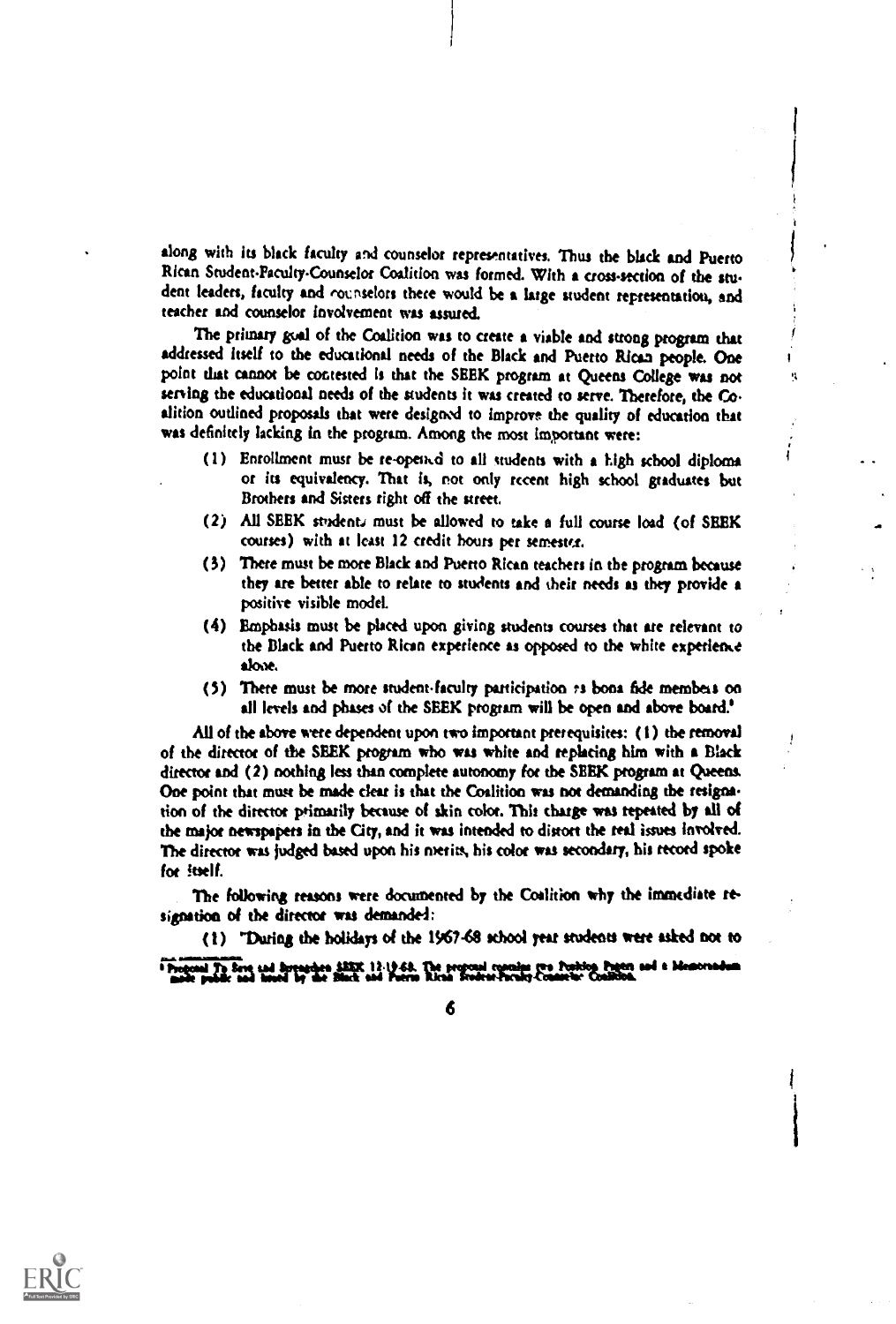pick up their checks unless they "really needed them." Students agreed to Mr. Mulholland's proposal for working out this crisis. However, neither the students not any other member of SEEK were told what happened to the funds In the first place which brought about the crisis.

- (2) In Spring, 1968, students were asked to accept a cut In their stipends in order to help Mr. Mulholland bstance his budget.
- (3) School was forced to close two weeks early in Spring, 1968 because there were no funds available for student expenses.
- (4) He had been dishonest in his dealings with students and faculty. Mr. Mule holland told the faculty of SEEK in an offidal staff meeting which was the only meeting called this semester, that SEEK might be absorbed into the regular Queens College structure. When confronted with this fact Mr. Mulholland, Dean Hartle and President McMurray considered the repot: of the absorption a "wild rumor."
- (5) He has grossly distorted the operation of the program to the Central Office of the SEEK program. He claims thu the program is a success yet statistics show otherwise.
- 6) He has misrepresented the policy of the Central Director of SEEK with re spect to professional qualifications requisite for employment, salaries, and contracts.
- (7) The entire administration and clerical staff is still completely white. This It.<sup>-l</sup>udes the Assistant Director for Faculty, Director of Counseling, and Director of Tutoring. There are no black or Puerto Rican secretaries not other clerical staff.
- (8) An "overwhelmingly" white staff has taught SEEK students since the program's Inception. He has refused to hire any Puerto Rican teachers.
- (9) SEEK students had to confront Mr. Mulholland in order to get the few Black teachers we now have. As soon as they were hired (September, 1968) plans for submerging the SEEK program vete immediately formed
- (10) Mr. Mulholland has failed to effectively communicate with SEEK students and faculty. General student body meetings were called only during a crisis and by the SEEK student government. He has not held general faculty meetings to discuss matters concerning the program.
- (11) Mr. Mulholland has attempted to eksuuct communication and cooperation between the counseling staff and the Central SEEK office.

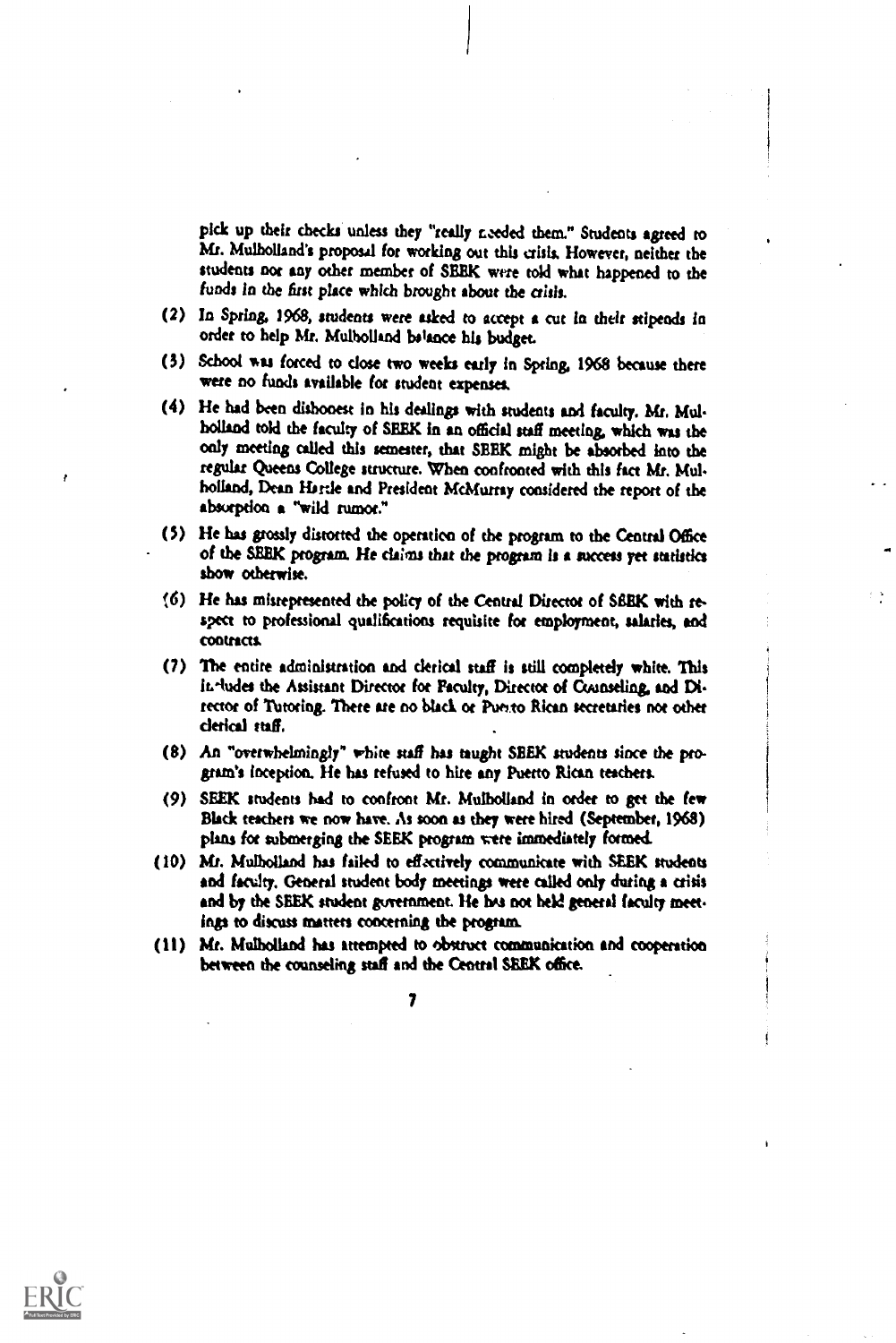- (12) Mr. Mulholland deems it necessary to call meetings when a crisis arises.
- (13) Mr. Mulholland has consistently and arrogantly obstructed the effective functioning of the counseling progism.
- (14) The tutoring, program has been ineffective. Mr. Mulholland, though aware of this, has done absolutely welling to correct it. There has been no darifica. tion of the processes of acquiring a tutor. Students seeking tutors have often been given the run-aroand.
- (13) Black teachers are arbitrarily harassed by having their book lists cut by the bookstore which has no financial authority over this matter.
- (16) Mr. Mulholland recently attended an AfricanAnnerian curriculum confer. ence at Atlanta University. He refused to take black teachers when they requested to go. In fact be did not tell these teachers of this conference until confronted by them. He has failed to make a report of this conference to the faculty or students.

./

ı

- (17) Mr. Mulholland has instigated and precipitated mass panic and hysteria among students by conveying vague and distorted information regarding the assimilation of SEEK into Queens College.
- (18) Since the present crisis Mr, Mulholland and his staff have dosed down and evacuated the SEEK offices and refused to perform certain vital administra tive functions."<sup>4</sup>

it was an open insult to have a white former probation officer heading an academic program of which 90% of its students were black and Puerto Rican. The Coalition was repeatedly attacked verbally for demanding the resignation of the director. Members of the Queens College academic community took every opportunity to label the Coalition as a tacist organization and they sought to obstruct the activities of the Coalition as much as possible.

It seems only natural to the Coalition that a program geared primarily foe minority students should have a minority member as its director. Moreover, the Coalition reasoned, a predominantly Black and Puerto Rican program should have a visible role model to emulate instead of contimously hiving to see whites in position of authority and lea. Aship.

The position of the Coalition on autonomy was crystal clear: Since the SEEK program was (unposed mainly of blacks and Puerto Ricans it should be controlled by blacks and Puerto Ricans, nor by the College or appointed officials of the College. The plan of

Proposal To firm and forcegulate SEEK.



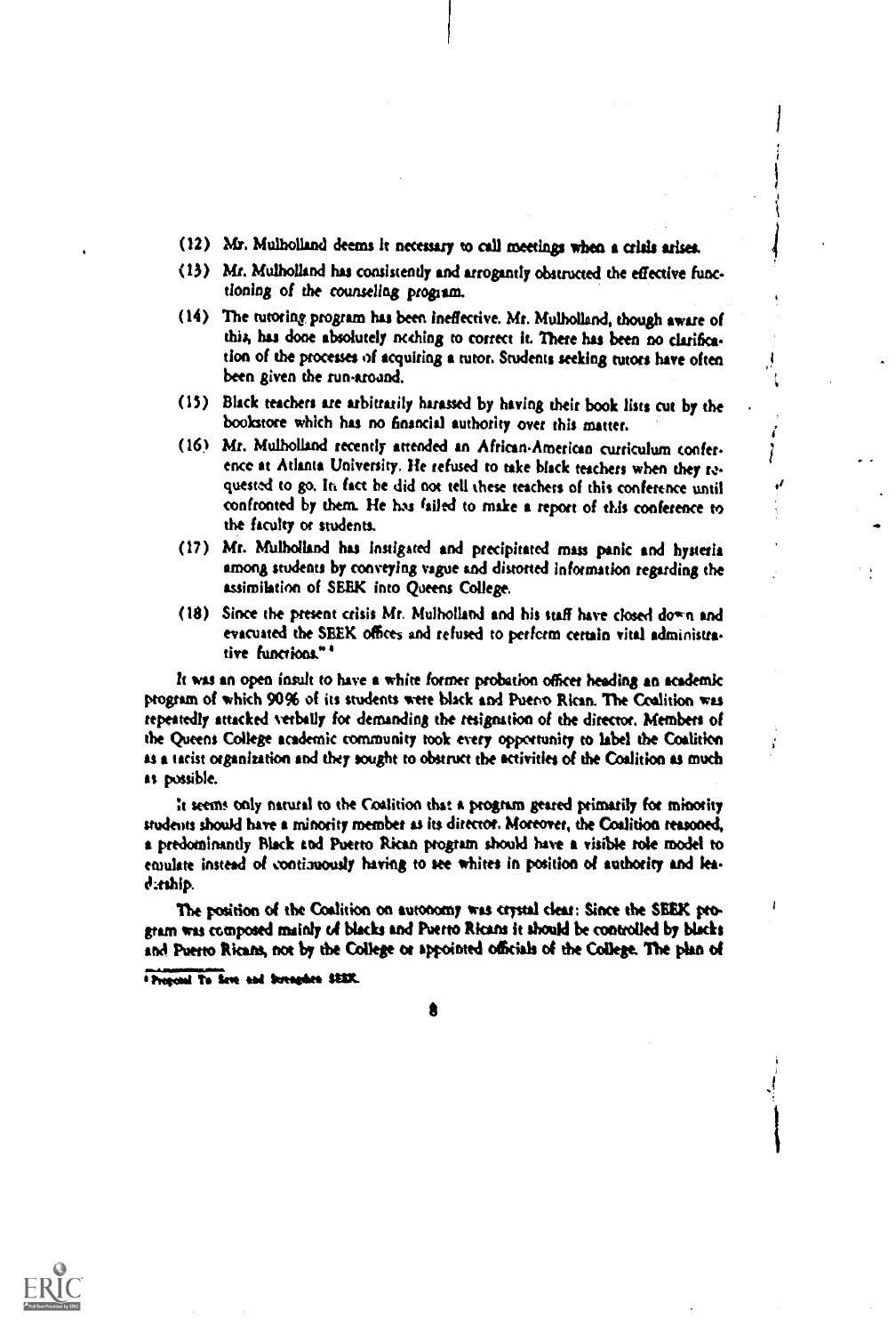the Coalition therefore, was to have the program under the complete control of the Black and Puerto Rican community at Queens.

The white director resigned. A black director appointed by the Coalition and accepted by the College was chosen. He was a tenured education professor who was to .serve as Interim director until a permanent director was found. The professor chosen had shown great empathy for the goals of the Coalition as outlined and he displayed a willingness to cooperate in helping the Coalition to create a program that served the needs of the students. (Parenthetically, all of the major administrative actors in this drama no longer are with college: the original SEEK director, Dean of Faculty, and the President).

With the institution of the Personnel and Budget (P & B) Committees the Coalition brought faculty and students into direct decision making positions. Each subject area had a P & B Committee (Math, English, Contemporary Civilization, Communications Arts and Science, Counseling, etc.) that was comprised of instructors from each subject area and students, both elected by their peers, and one person from the administrative staff, who was to serve as an ex-officio member.

The greatest criticism and attack came as a consequence of the changes being brought aboct as a result of the Coalition's creation of the P & B cominittees. For the first time in the history of the City Univetsiy students were given a voice in the admin istration of their education and in policy making. What is more, black students, faculty and counselors were assuming complete control of their education and the educational processes.

Among the functions of this united black and Puerto Rican body wets:

- (I) The authority to devise all administrative procedures and make all policy decisions.
- (2) The appointment and dismissal of SEEK administrative personnel.
- (3) Determining the sources and proper allocation of funds.
- (4) The power to select, evaluate, appoint and dismiss all faculty and counseling personnel.
- (5) Bluk and Puerto Rican teachers and counselors shall determine the curriculum, and devise, compile and administer academic tests.<sup>8</sup>

In general, the Coalition was responsible for revolutionizing the SEEK program so as to make it more relevant to the needs of the students. However, once one realizes the scope of the task undertaken by the Coalition one can readily see the difficulty involved

**\* Proposel To Save and Screephen SLEK.** 



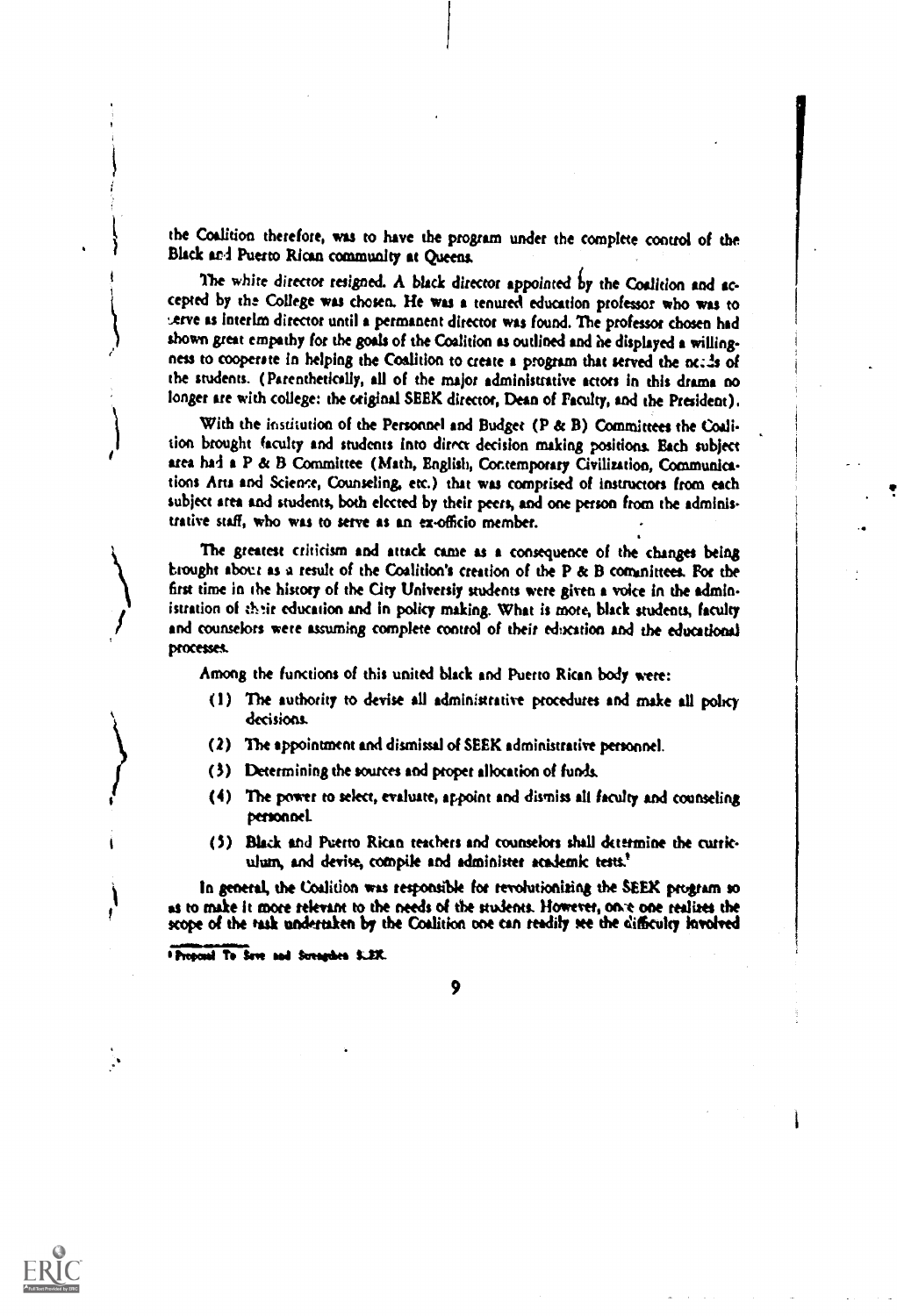in having a white institution such as Queens College or the Board of Higher Education accept such farreaching changes in the education of minority students. The changes the Coalition was fostering were specifically designed to raise the level of consciousness of blz-k and Puerto Rican students and stimulate them to get an educational experience that bad meaning for them and their communities.

This point is clearly emphasized in the curriculum proposed by the Coalidon. One of the charges brought against the Coalition was that "The main problem is the Coalition's demand to abolish remedial work. The educational reality, however, is that without such work, SEEK students cannot possibly do well in College."<sup>4</sup> Nothing could be further from the truth.

Wbat must be understood is that the SEEK students were burdened with non-credit "remedial" courses. In the pre-coalition SEEK era students took remedial English, for ex ample, for two semesters. In some instances the second English course was a repeat of the first one. It was intended to improve the student's writing and knowledge of English Literature. In reality, however, what happened was that students were spending five and six hours in remedial courses for no credit and similar courses were being offered by the College for credit and half the class hours (3 hours instead of 6) were required,

It must also be understood that for many students the work was not "remedial". Much of what was being taught was new material that some students had never had, the work was therefore new and not remediaL What the Coalition was opposed to was that SEEK students would spend a year to a year and a half taking non-credit "remedial" courses and after that period they had from 0 -3 or 5 credits. (A fact finding committee from the Board of Higher Education documented that Queens SEEK students had accumulated less credits than any other college in the SEEK program).

At the rate Queens SEEK students were proceeding, it would take from 6-7 years to have hoped to get a degree. Hence, the Coalition proposed that students be given 12 credits per semester and some of the courses originally designed as "remedial" non-credit courses were taught for credit. An outline of curriculum follows:

(1) Mathematics - SEEK students will receive 3 credits per semester for mathematics E 70-71. It will be taught under SEEK auspices. This course will satisfy the Mathematics 5 requirement. Students planning to major in mathematics at Queens College should then be admitted to the next advanced mathematics course. This course is not a repetition of high school mathematics; our students have never had it since 10th and 11th year mathematics

\*Solomon Resaick, "Black Power and Education: The SEEK Experience at Queens College", Community Issues, Inser,



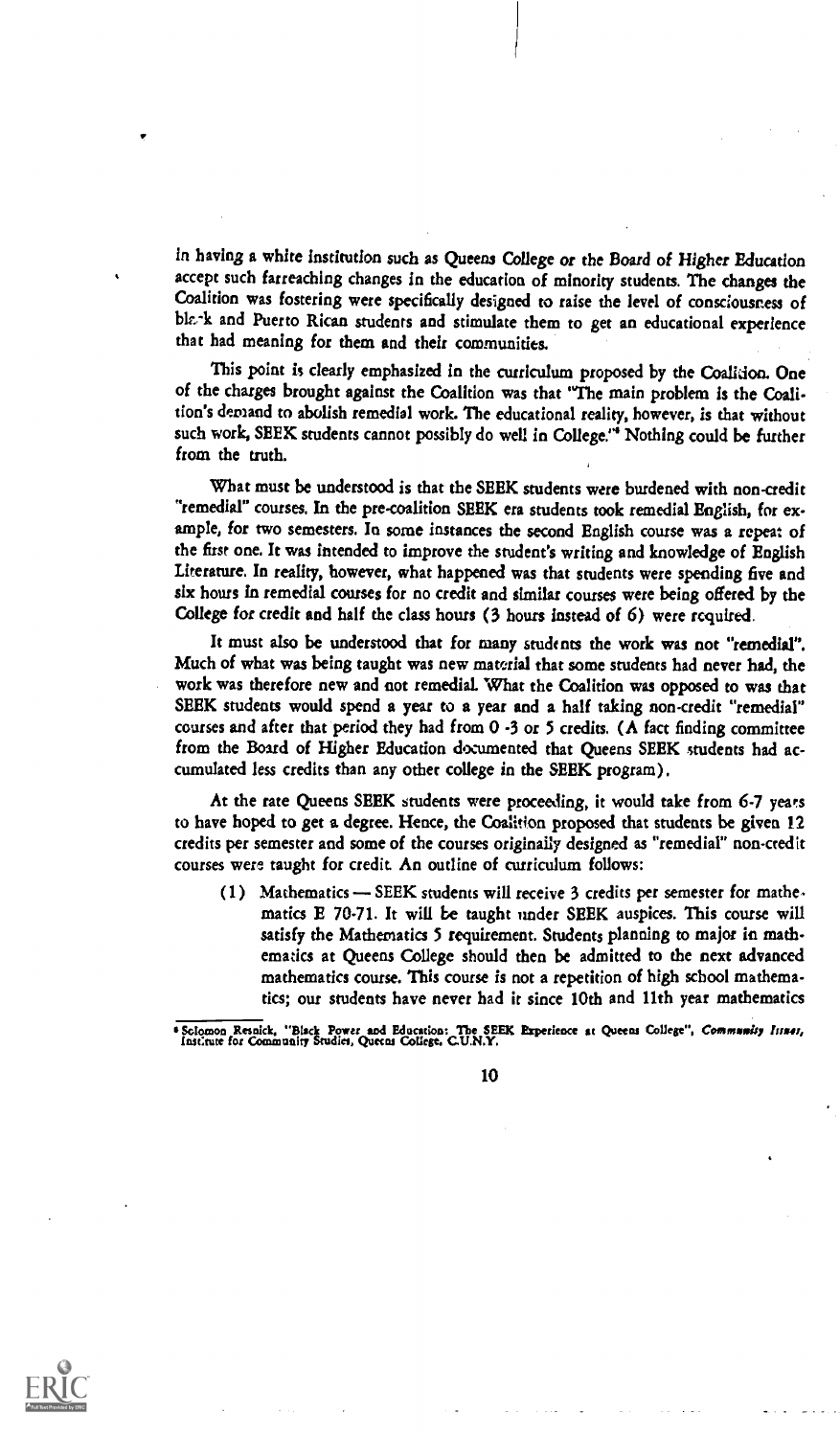are required only if students receive academic diplomas. Most SEEK students do not have academic diplomas. Of the entering class in Spring, 1968 only 8.5% of the SEEK students at Queens College who were full-time students graduated with academic diplomas.

- (2) English All English courses will be credit courses. English 01 was designed to be remedial. These classes, in fact are not since students are taught writing skills which they were not taught in higb school. Regular Queens College students who take 01 courses are required to take only 3 hours, while SEEK students are required to take 5 hours. The courses English 01 and English 1 will include grammar since students need knowledge of grammar not only for competency in English but to enable them to deal with foreign languages.
- (3) Contemporary Civilization  $-CC$  3 and  $CC$  4 are elective courses in Queens College but are required for SEEK students thereby using up 6 hours of elective credit. Both courses were designed as testing grounds for students' reading and writing skills and to analyze their own environments. CC 1 and CC 2 are required by Queens College. These two courses deal only with western philosophy and history. CC1 and CC2 will be taught in the first year as a comparative history of western ideas to African, Latin American, Caribbean philosophies with special emphasis on how these relate to the present social structure.
- (4) Science SEEK students are not allowed to take science during their first semester at Queens College. During their first year students should be introduced to ccience so that they may decide if they want to work in this discipline. SEEK will offer all basic science ceurses to satisfy the Queens College requirement. Biolopv 10; Chemistry 9 and 10; Physics 10; and Geology 1 and 2. Science majors taking these courses will then be admitted to the next advanced course.
- (5)  $C.A.S. \longrightarrow SEEK$  students have always had great difficulty in this course. A higher percentage of SEEK students fail or receive low grades in this course than in any other course. The teachers and the teaching of this course will be carefully investigated. The basic content of the course as described in the Queens College Bulletin would remain unchanged.

The CAS requirement may be satisfied by a course in Film Communications. The course will be concerned with the art and techniques of visual aids using the tools of film communications for specific ends -- Documentary,

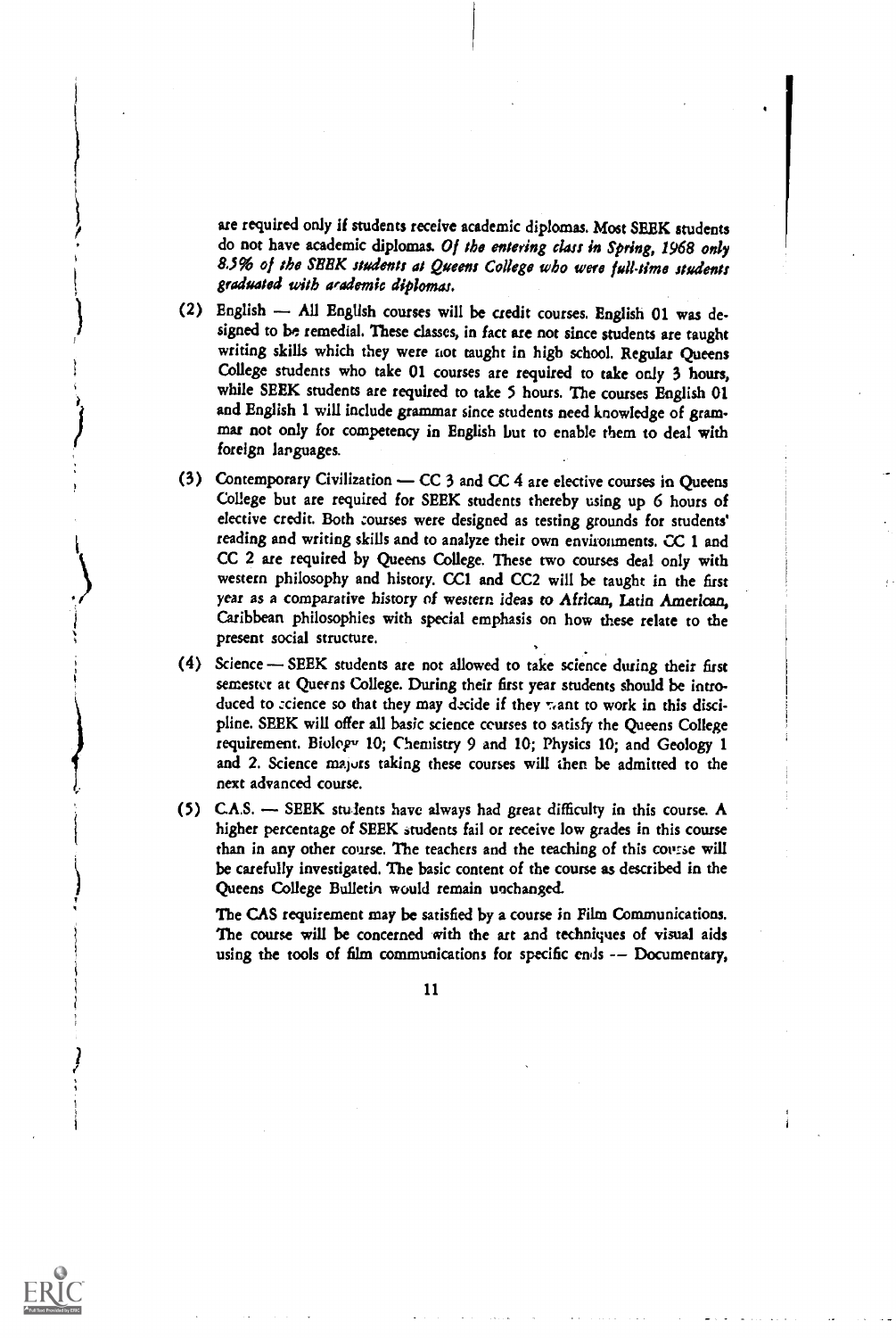Training, and Educational films. There will be a laboratory component in which short films will be made.

An elective course will be offered in Advanced Film Communications principally concerned with making Documentary, Training and Educations, Films. Film will be used as a tool of communications for specific ends.

 $(6)$  Languages  $\sim$  The following languages will be taught:

Spanish I and 2 French 1 and 2 Yoruba (5 semesters) Swahili (5 semesters)

A Spanish 1 course will be taught for Spanish speaking students with em phasis on writing skills just as English 1 is taught to English speaking stuents Spanish 1 for English speaking students will emphasize oral skills.

- (7) Art The curriculum of the Art Course offered within SEEK will be determined by the BLACK AND PUERTO RICAN STUDENT - PACUL-TY-COUNSELOR-COALITION. The art requirement for Queens College will be satisfied by either of the following courses:
	- I Introduction to Art
	- II A Survey of African, Latin American, Caribbean and Afro-American Art.
	- III Art Workshop Course-Queens College art workrooms should be opened to SEEK students. They have not been to date.
- (8) Music All music courses will emphasize Black and Puerto Rican Music. Queens College requires students to take one semester of music for 2 credits. This requirement will be satisfied with either of the following courses: Music 5 will be taught by SEEK teachers with emphasis on black and Puerto Rican music. Drumming and Dancing, both such an integral part of this music tradition will be included in this course.

Music III and IV are courses offered for students who have a knowledge of music. They are courses in music literature and style.

Proposal To Save and Strengthen SEEK.



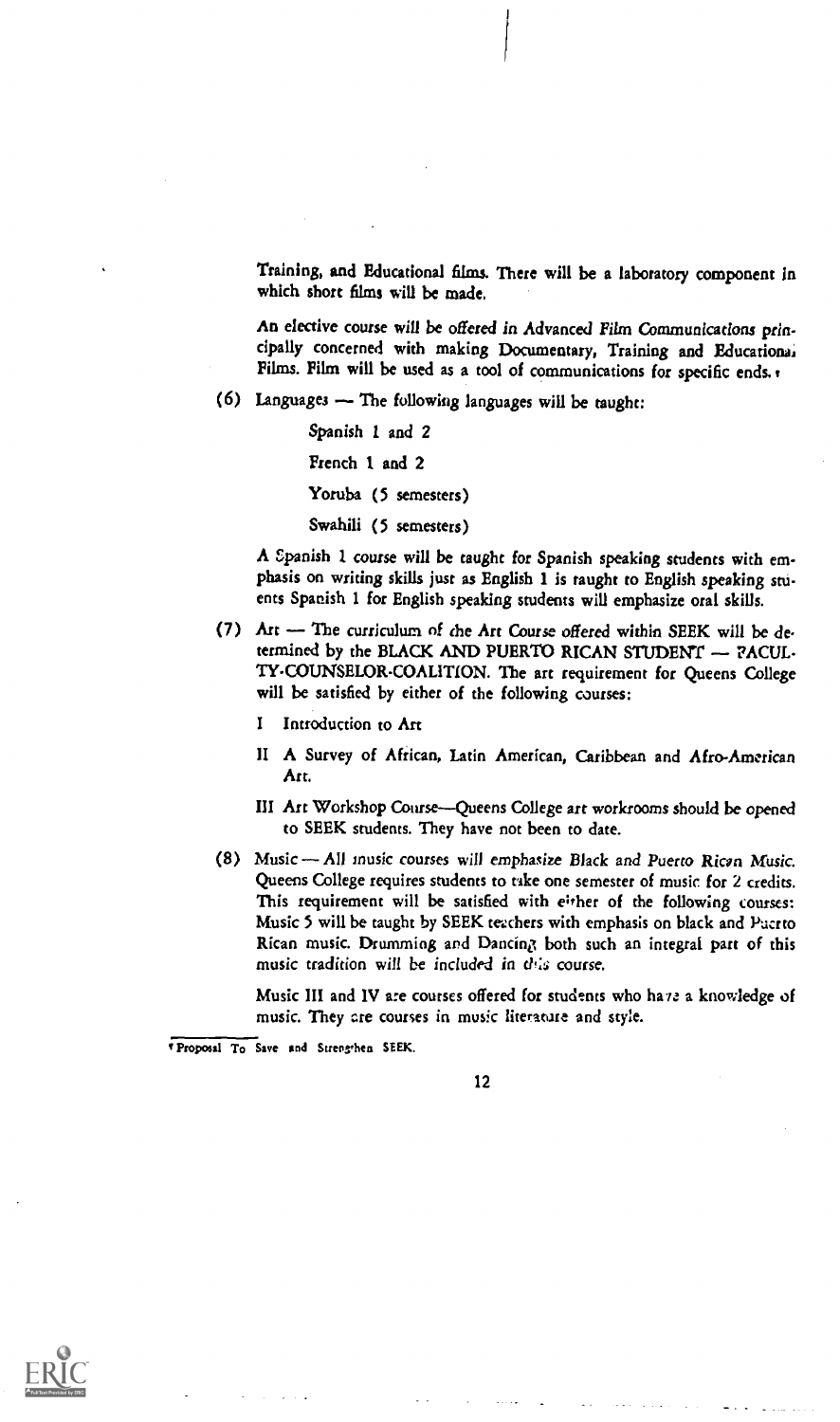Music I and U are courses in music appreciation that essentially Involve listening and analysis of styles.

(9) Honors and Advanced Courses will be offered within SEEK

THE CURRICULUM OF THE COURSES OFFERED WITHIN SEEK WILL BE DETERMINED BY THE BLACK AND PUERTO RICAN STUDENT-FACULTY-COUNSELLOR-COALITION

The Coalition never denied that some of the black and Puerto Rican students did not have "severe educational handicaps" as suggested by one critic. The Coalition designed the revised curriculum for the purpose of ameliorating these "educational handicaps". If the proposed curriculum is examined carefully we will also see that one of the purposes of the revised curriculum was to stimulate and motivate the interest of the student, and not just have the student learn to write or read faster. The purpose of the revised curriculum was to make the material interesting and relevant to their own experiences.

Without complete autonomy the outlined proposals were impossible to implement. Members of the Coalition realized that the resistance from the College, the Board of Higher Education and courts combined would render most of the gains and innovations accomplished completely useless. In order to force the College to begin to negotiate in good faith the Coalition had planned demonstrations and disruptions of the regular functioning of the College. There was no occupation of buildings. It was felt that occupation of buildings would have been an open invitation for the police to demonstrate why they are "New York's Finest".

As a result of the long and hard struggle waged by the Coalition to secure control of the SEEK program the College refused to relinquish its authority over the program and they continued to use their power to sabotage any efforts to better the program.

The College obtained a court injunction barring any form of demonstration on the part of black and Puerto Rican people on Campus. The injunction also forbade any gathering of students in groups of 3 and 4 (our rights to assemble were  $r^3$  nied). Moreover the college administration fired a Black math instructor who provided the Coalition with strong and forceful leadership,

The Board of Higher Education passed an edict which placed greater control of the program in the hands of the College. Therefore, most of our efforts to better the quality of education for blacks and Puerto Ricans were frustrated by tb: united actions of these racist institutions.

13



 $\mathbf{J}$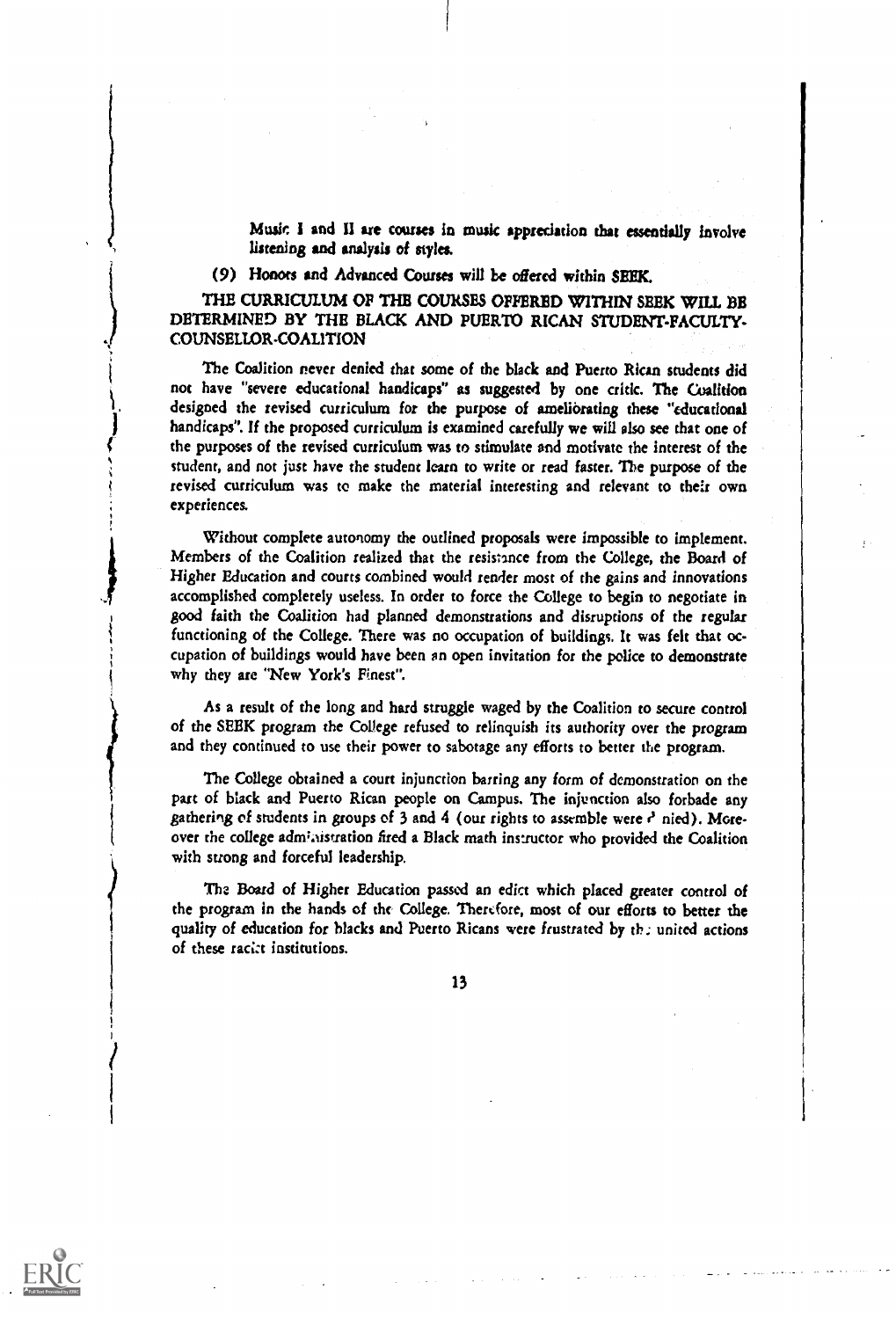The Queens College experience has been an Invaluable one, from the standpoint a student, a future educator, and a Black man. What my four years at Queens has forced me to realize is that however hard Black pe..ple struggle to bring about educational reform within white Institutions it is to no avail. The Coalition spent months of Careful planning in the atteript to create a strong and viable program for Black and Puerto Rican students. Yet, in a matter of days Queens College, the Board of Higher Education and the legal system had rendered most of our efforts Impotent. Programs such as SEEK are desigied to serve specific purposes: To integrate predominantly white institutions and to ease the guilt feelings of some whites who realize that Black people have been defeated educationally. In all too many cases the needs of the students are rarely taken into consideration.

The whole concept of education must be changed for Black people. And the only way this can be done is to create Black educational complexes which address them. selves to the needs of Black people. Educational institutions (elementary, secondary and higher education) 'must be erected, evaluated, and perfected by Black people. Programs such as SEEK are only weak attempts at rectifying the educational wrongs committed against Black people.

Black educational systems must be instituted to provide identity, purpose, and direction to Black people. White institutions have only succeeded in distorting our values and superimposing alien and white values upon Black minds. For the most part, education for Black people has only prepared them to accept white collar positions that inevitably make them lackeys to a Judeo-Christian society. Negro institutions such as Howard and Fisk are no exceptions, for they are mere facsimilies of white colleges.

Black students must begin to use their education to provide direction to their peopie. Programs such as SEEK will only do what other white institutions have done, that is, prepare students to become middle class value oriented.

Since most Black students have no alternative but to attend white institutions, we must be able to extract the technical information available and use it as a tool to create our own institutions that will be able to disseminate information and knowledge to the Black masses.

This can only be done on a limited basis because the educational system is in such turmoil that even white kids are not benefitting from it any longer. And it was created for their benefit, and not our.. Then what do we do, as Black people, trying to hang on to an educational system that is obsolete and doesn't even begin to touch on the problems of black people?

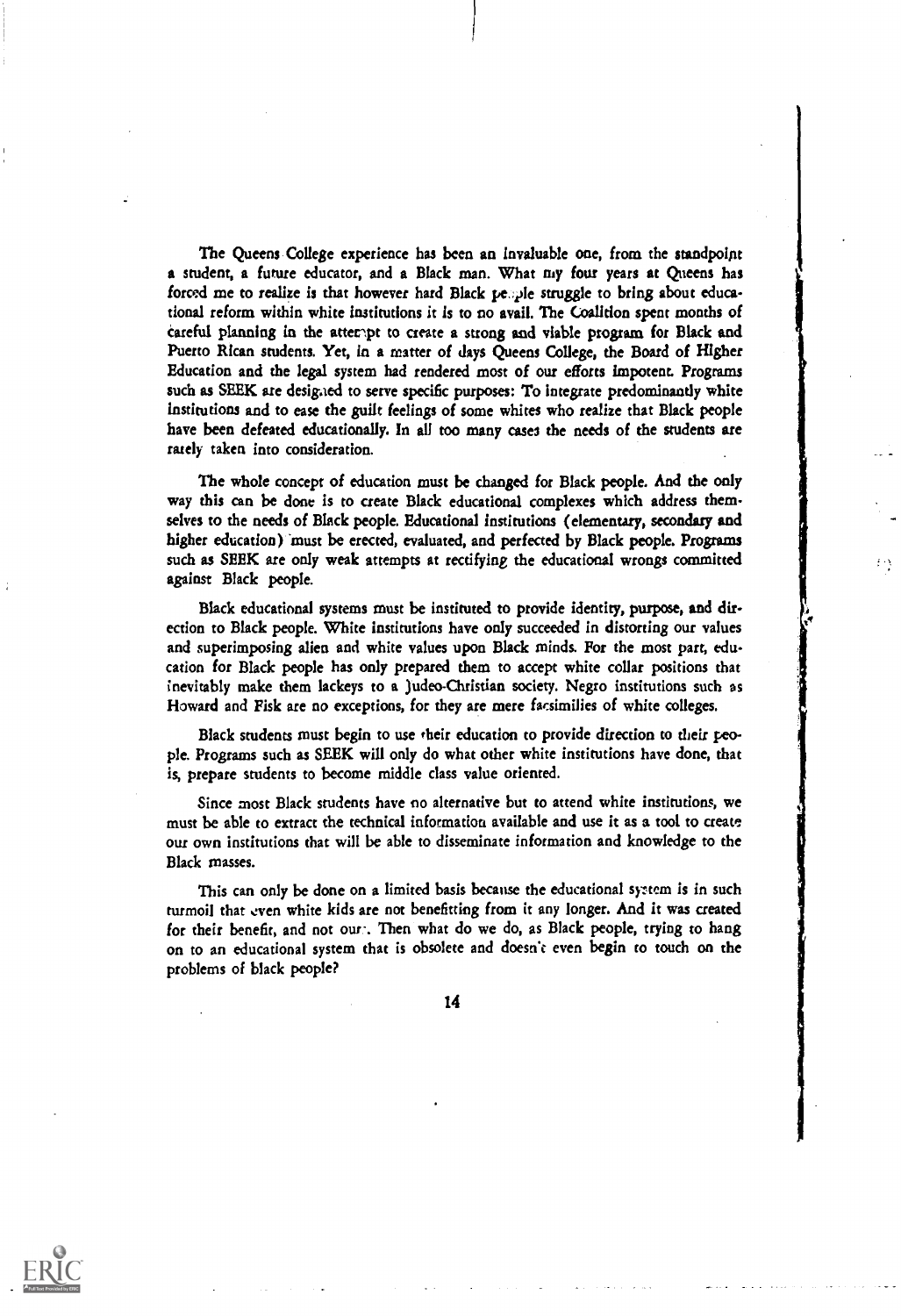Black schools must be multi-dimensional. They must be used to educate black people to the contradictions inherent within the "American Dream", and we must be able to use black Schools for spiritual development and to provide political awareness, serve as a socializing agent and raise the level of consciousness in the black community. Since black people have problems of police harrassment and brutality, they suffer from inhuman living conditions and exorbitant rents, our schools must be geared to deal with these problems as well as provide technical knowledge to complement whatever additional skills may be needed to address ourselves to the educational needs of Black people.

Thus, the educational needs of black people are radically different from the traditional education sought by most white students. Black people have to use their schools to attack the bastions of white racism and relieve black people from the necessity of becoming parasites who leech upon poverty programs and welfare instead of seeking independence from their former slave masters. If we look at black populated areas such as Jamaica and Trinidad, for example, we can see how these and other Caribbean governments allow people to exist as neo-slaves to tourists.' Their entire economy is built around tourism.

When they are educated their school instructs them on how to be good servants to the European and Euro-American tourist. These Islands of the Caribbean have predominantly tourist economies. Or take Liberia, for example, where the government is more concerned with giving the students an "American education" than they are with providing students with knowledge of their indigenous past.

We in the Coalition recognized these truths. We have witnessed how black people in America have only been educated to serve the interest of white America. This is why we opposed the concept of "remedial" work, as much as we needed to get students to know and understand the political, social and economic problems Black people face. What was more important was what students learned and how they implemented that knowledge to aid in the liberation of black people.

For these reasons, I think that black educational complexes are the only alternative to poor education of black people. To depend on white institutions, is only to continue to allow ourselves to be miseducated. Though black people have attempted to control their various communities they have not succeeded because they did not have ultimate decision making power. Take for example what has happened to the community control projects in Ocean Hill-Brownsville and at I.S. 201. Once black people began to take steps

+ Walter Rodney, The Groundings With My Brothers, The Bogle-L Overture Publications, London, 1969.